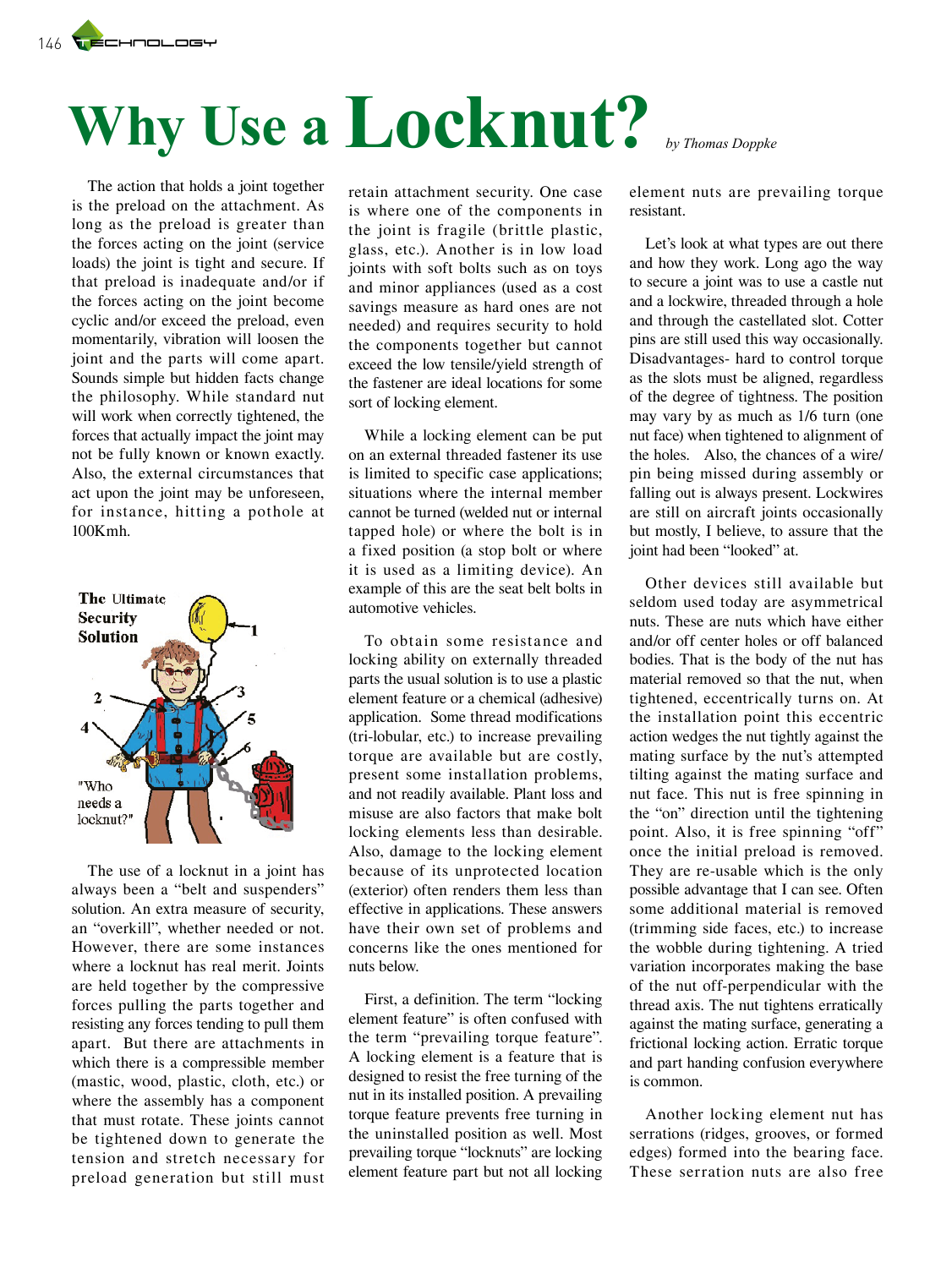spinning on and lock due the action of the serrations imbedding into the mating surface. This surface must be softer than the nut to allow the embedment. The serrations must be placed so that they slid over the mating surface easily in the on direction but resist removal in the off direction. The part mars the work surface and will promote corrosion sites and cosmetic appearance issues. Again, a weak solution to locking with little advantage.



There has been some interest in a modification to the standard 60-degree thread form. The thread is angled differently on one flank (or is made with a bump or ramp-like projection at the crest). This allows the part to freely turn on but jams the threads when tightened. Another thread modification idea was to form a triangular hole in the nut blank and tap it with regular taps. When installed on a bolt they generate prevailing torque on the bolt along its length. They seat anywhere along the bolt thread length. The idea is like a "tri-lobular nut". Cost, mix-ups with standard parts and availability limit this idea, especially when compared with other solutions. Most available types of modified thread nuts are propriety and patented and require licenses for their manufacture.

The last, all metal locking element nut is the deflection or dilation nut. This nut, also free spinning on, looks like a standard nut with a coned top. The cone is slit in several places and when tightened locks onto the threads. The dilation of the nut at its base causes the thinner top section to bent inwards towards the threads and tightly jam into them. This type of nut has erratic torque characteristics and the strength of the product has been reduced by the removal of the metal for the slots. Height is also a concern in areas of limited access.

All these locking element parts have the same basic properties, both good and bad. As free spinning, they turn on easily and offer no problem with long rundowns where friction and dirt on the part would interfere with installation. They are subject to loosening if any action occurs which reduces the preload. A sharp blow would loosen the preload and the nut would begin to back off. They all are "one sided", that is, the locking element is on one side so they must be installed with the correct orientation (up-down). Being all metal they are suitable for high temperature service. Finally, the problems of handling, cost, inventory, mix-ups, and availability with today's profusion of finishes for various corrosion and cosmetic applications render any usage other than in special cases prohibitive.

### PREVAILING TORQUE LOCKNUTS









**Side Crimp** 

**Top Crimp** 

Cone Crimp Center Punch Washer Insert

The most common locknut used today is the all metal prevailing torque nut style. Made from a basic standard nut shape, the parts are crimped on an upper surface to produce an interference when the top threads come in contact with the mating external thread. The undeformed leading threads allow free starting to assist in installation. The style of crimping, the number of crimps and exact location are proprietary patents. While all perform in a similar manner (and all meet the same industry specification) the main difference appears to be the advertising. Available are parts with a side crimp (upper surface 180 degrees apart is usual), crimp on the top conical surface (2 or 3 locations with varying amounts of crimp ), and a coned version which is squeezed at the upper area to deform that location). Since these types were orientation sensitive a "center punch" crimp was invented. This allows either side up installation, a useful factor in automated fastening. These PT nuts (prevailing torque nuts) are generally reusable. Although they are often re-installed and can function to a degree, most critical applications require a new nut be used for replacement. The torque decreases with each reuse, starting with the first off. Its primary advantage, besides its low cost, is its ability to maintain effective locking in high temperature situations. Since the prevailing feature is subject to opening up (loss of prevailing retention) with reuse and long rundowns, a general rule of thumb is that they should not be used on bolts (etc.). more than 2 ½ times the nut diameter. The advantage of using an all metal prevailing torque locknut is that even if the nut loosens slightly the prevailing feature prevents the complete removal of the nut and joint failure is averted, hopefully if the operator becomes aware of the increased vibrations, looseness, and/or other noise and conditions of a loose joint.

One solution to joints that will never have to be serviced is to run down a standard nut to the proper torque and then crush them onto the external member. Severe to be sure but it does show up occasionally!! Ouch!

One of the first designs to gain popularity was the nylon insert locknut. A plastic (nylon usually) ring was affixed onto the top of a nut. When installed onto a bolt, threads were formed in the plastic, generating a prevailing torque. The nut is reusable, does not adversely affect the bolt threads (jamming, scarfing, galling) and has a fairly constant although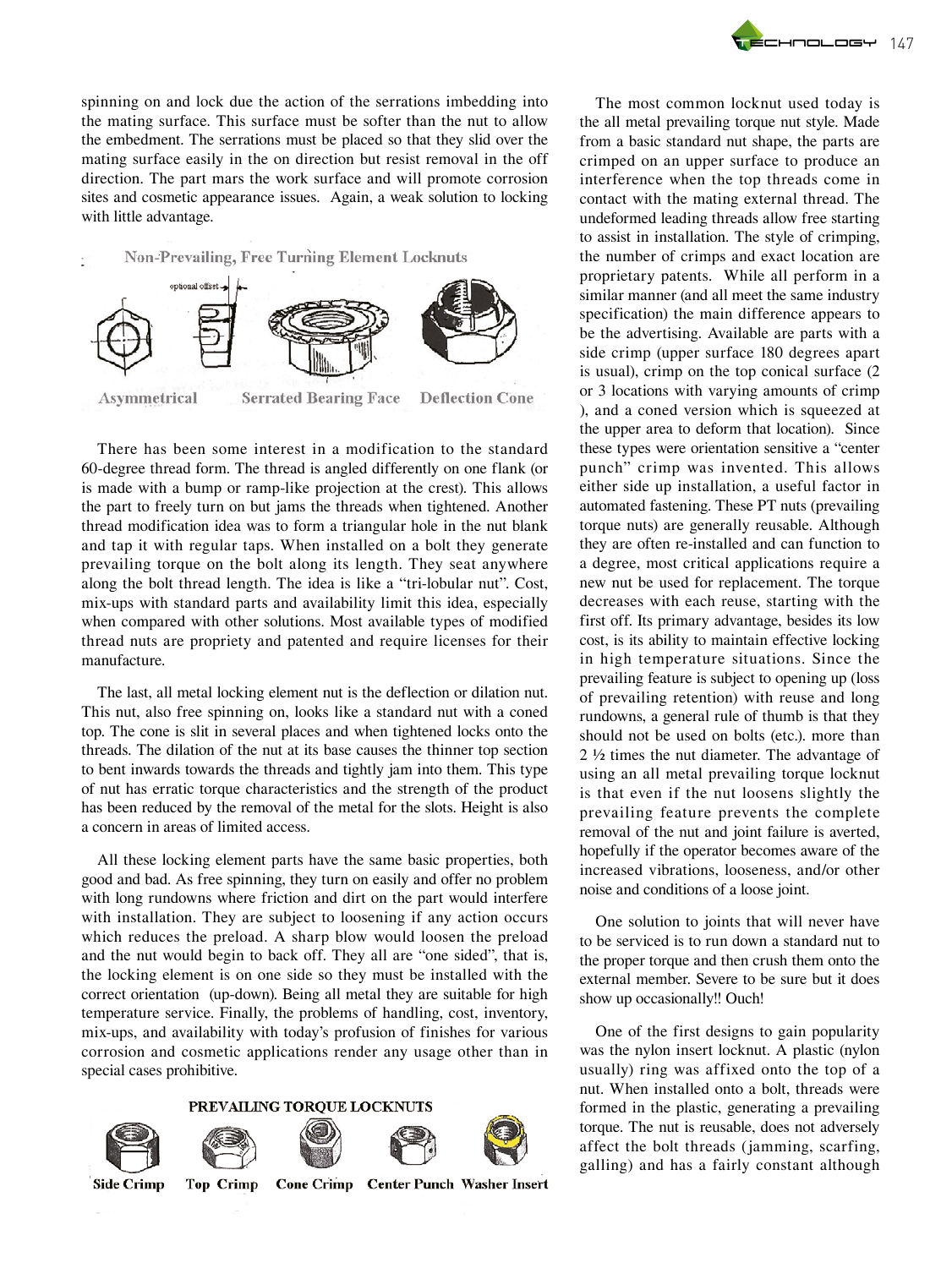slightly decreasing torque over several reuses. Because of the installed ring and retention features, the nut height is taller than standard parts and is, of course, a "one side up" orientation part. The type has excellent vibration resistance. One drawback is the plastic. Nylon softens and melts at about 250 degrees F although new compounds with melt temperatures of about 400F are being used in some applications currently. Instead of frictionally grabbing the mating part like PT nuts, the nylon threads of the insert type formed during installation effectively dampen vibration and form a 100% contact with the bolt threads (no side to side vibrational wiggle. See below.)

As has been mentioned many times in many articles, the nemesis of tightness in a joint is vibration. Threads, contrary to popular belief, do not fit face to face. To enable mating to occur there is an interface, a slight clearance between the internal and external members. Installed threads are jammed against one side of the mating joint, hopefully tightly enough to prevent movement (loosening). Vibration produces movement in the loosening direction which reduces the jamming (preload) which again allows further loosening, and so on. Locking elements are designed to prevent this loosening by either increasing the amount of force resisting the loosening through friction on the mated threads or other surfaces. The nylon insert type mentioned above, works by filling in this interface with 100% nylon contact.

|                                                 | Asym-<br>metrical | <b>Serrated</b><br><b>Face</b> | Mod'd<br><b>Thread</b> | Deflec-<br>tion | <b>Top</b><br>Crimp | <b>Side</b><br>Crimp | <b>Top</b><br><b>Cone</b> | <b>Crush</b>            | <b>Nylon</b><br>Insert | <b>Nylon</b><br><b>Patch</b> | <b>Glue</b><br><b>Patch</b> |
|-------------------------------------------------|-------------------|--------------------------------|------------------------|-----------------|---------------------|----------------------|---------------------------|-------------------------|------------------------|------------------------------|-----------------------------|
| <b>Reuse</b>                                    | G                 | G                              | G-F                    | G-F             | F                   | P                    | F                         | N/A                     | G                      | G                            | N/R                         |
| <b>Heat Area</b>                                | G                 | G                              | G                      | G               | G                   | G                    | G                         | G                       | N/R                    | N/R                          | N/R                         |
| P.T.1st On                                      | N                 | N                              | N                      | N               | Y                   | Y                    | Y                         | N                       | Y                      | Y                            | N                           |
| Free<br><b>Spinning</b>                         | Y                 | Y                              | Y                      | Y               | $\mathsf{N}$        | $\mathbf N$          | N                         | Y                       | N                      | N                            | Y                           |
| <b>Breakaway</b>                                | F                 | G                              | F                      | F               | F                   | F                    | F                         | G                       | G-F                    | F                            | G                           |
| <b>Long Run</b><br><b>Downs</b>                 | G                 | G                              | G                      | G               | P                   | P                    | F                         | G                       | $G-F$                  | F                            | N/R                         |
| Height*                                         | <b>NC</b>         | NC                             | <b>NC</b>              | H               | F                   | F                    | H                         | NC                      | н                      | NC                           | NC                          |
| <b>Limited</b><br><b>Space</b><br><b>Needed</b> | P                 | F                              | <b>NC</b>              | P               | F                   | F                    | F                         | P                       | P                      | G                            | G                           |
| Up-Down<br><b>Assembly</b>                      | Y                 | Y                              | N/A                    | Υ               | Y                   | $\mathbf N$          | Y                         | Y                       | Y                      | N                            | $\mathbf N$                 |
| <b>Total Cost*</b>                              | $5\phantom{.}$    | $\overline{2}$                 | 3                      | $H +$           | 1.3                 | 1.3                  | 1.5                       | $\overline{\mathbf{4}}$ | 3                      | $\overline{2}$               | $\overline{2}$              |

A quick summary of the advantages and disadvantages of locknuts and their use is tabled below.

G = GOOD F = FAIR P = POOR N/A NOT APPLICABLE N/R NOT RECOMMENDED

 $Y = YES$  N = NO H= HIGH L = LOW F = FAIR NC = NO CHANGE

\* = AS COMPARED TO A STANDARD NUT WITHOUT THE FEATURE AS 1. (Includes tooling, labor, etc).

Is there any other way to make a locking nut? How about we address the thread interface vibrational loosing phenomenon? Non-metallic locknuts are solutions to specific problems. There are two basic types- a plastic insert/patch and an adhesive. Early bolts were manufactured with a nylon pellet, later a strip, which was pressed into a formed hole/slot (early seat belt bolts come to mind). The problem was that these often fell out or were damaged in various ways. The obvious solution was to put the nylon feature inside the nut, safe from harm. The nylon ring insert nut was very costly, and the height required additional bolt length and clearance at backside of the joint. The pellet/strip type was manufactured from standard parts. They ae reusable, chemically inert to many compounds routinely encountered in service, and do not require installation orientation. The parts worked by pushing the nut threads against the opposite (from the nylon feature) against the mating threads with a firm pressure from the nylon which acted like a mini shock absorber.

In later cost reduction designs the pellet/strip feature was replaced with a plastic sprayed on to the threads. Partial to full 360-degree spray patches allowed varying degrees of torque to be generated. Nylon patch locknuts have a relatively high torque first time on with a lower breakaway and prevailing torque off. The torque decreases with each subsequent reuse. It is also heat sensitive although newer types are using plastics which exceed nylon's 250-degree softening point.

The fault of nylon patch nuts was the fact that they had high torques and, especially, breakaway torques were too low for many designs. Many joints required that the attachment be very secure but could not be twisted severely with an all metal nut. Small and soft bolts, little items such as jewelry, non-serviceable components whose life did not need adjustment and replacement require one time installation fastening. Adhesives work by filling in the thread interfaces with a compound that hardens, preventing the space from vibrational movement.